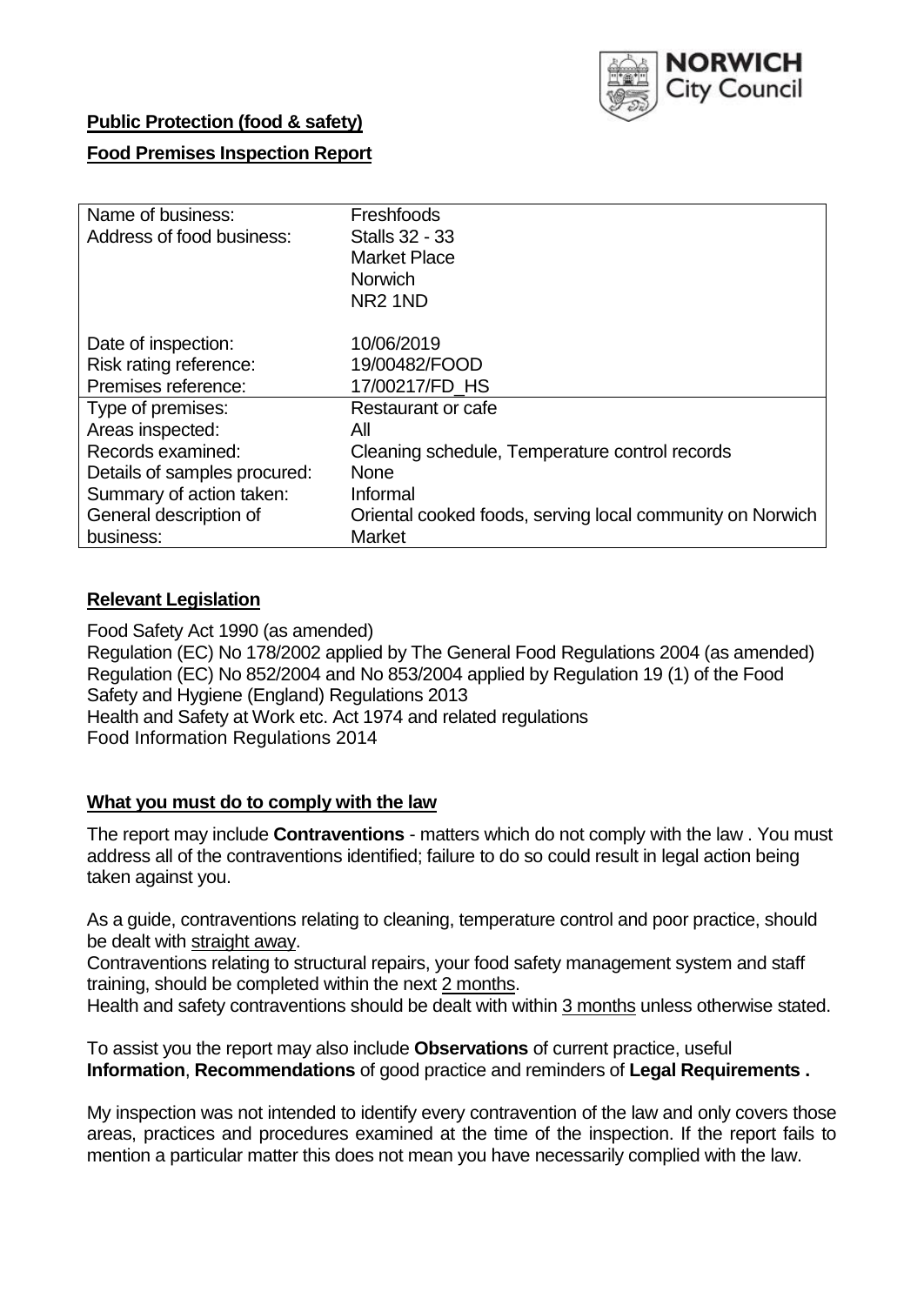# **FOOD SAFETY**

#### **How we calculate your Food Hygiene Rating:**

The food safety section has been divided into the three areas which you are scored against for the hygiene rating: 1. food hygiene and safety procedures, 2. structural requirements and 3. confidence in management/control procedures. Each section begins with a summary of what was observed and the score you have been given. Details of how these scores combine to produce your overall food hygiene rating are shown in the table.

| <b>Compliance Area</b>                     |          |    |                | <b>You Score</b> |           |    |           |    |                |  |
|--------------------------------------------|----------|----|----------------|------------------|-----------|----|-----------|----|----------------|--|
| Food Hygiene and Safety                    |          |    |                | $\Omega$         | 5         | 10 | 15        | 20 | 25             |  |
| <b>Structure and Cleaning</b>              |          |    | $\overline{0}$ | 5                | 10        | 15 | 20        | 25 |                |  |
| Confidence in management & control systems |          |    | $\overline{0}$ | 5                | 10        | 15 | 20        | 30 |                |  |
|                                            |          |    |                |                  |           |    |           |    |                |  |
| <b>Your Total score</b>                    | $0 - 15$ | 20 | $25 - 30$      |                  | $35 - 40$ |    | $45 - 50$ |    | > 50           |  |
| <b>Your Worst score</b>                    | 5        | 10 | 10             |                  | 15        |    | 20        |    |                |  |
|                                            |          |    |                |                  |           |    |           |    |                |  |
| <b>Your Rating is</b>                      | 5        | 4. | 3              |                  | 2         |    |           |    | $\overline{0}$ |  |

Your Food Hygiene Rating is 5 - a very good standard



## **1. Food Hygiene and Safety**

Food hygiene standards are high. You demonstrated a very good standard of compliance with legal requirements. You have safe food handling practices and procedures and all the necessary control measures to prevent cross-contamination are in place. Some minor contraventions require your attention. **(Score 5)**

### Contamination risks

**Observation** I was pleased to see you were able to demonstrate effective controls to prevent cross-contamination.

#### Hand-washing

**Contravention** The following indicated that hand-washing was not suitably managed:

- the wash hand basin was obstructed by a large waste bin
- equipment was seen draining in the wash hand basin. A metal drying rack was hanging over the wash hand basin

#### Personal Hygiene

**Observation** I was pleased to see that standards of personal hygiene were high.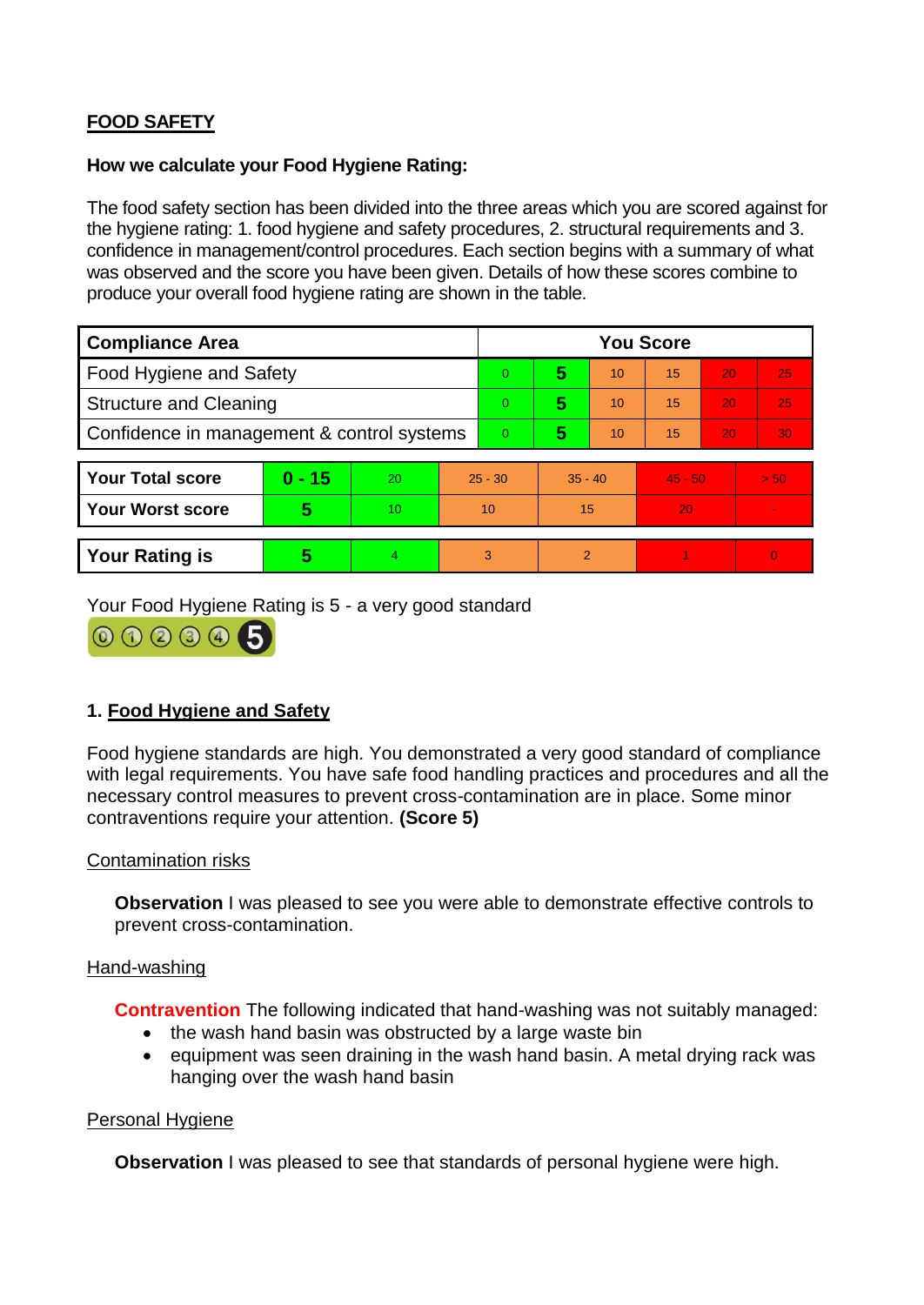## **2. Structure and Cleaning**

The structure facilities and standard of cleaning and maintenance are all of a good standard and only minor repairs and/or improvements are required. Pest control and waste disposal provisions are adequate. The minor contraventions require your attention. **(Score 5)**

### Cleaning of Structure

**Observation** The kitchen had been well maintained and the standard of cleaning was good.

### Cleaning of Equipment and Food Contact Surfaces

**Observation** You had dedicated equipment for the preparation of raw and ready-to-eat foods.

#### Cleaning Chemicals / Materials / Equipment and Methods

**Observation** I was pleased to see that the premises was kept clean and that your cleaning materials, methods and equipment were able to minimise the spread of harmful bacteria between surfaces.

#### **Maintenance**

**Contravention** The following had not been suitably maintained and must be repaired or replaced:

damaged plastic drawers in built under freezer

#### Facilities and Structural provision

**Observation** I was pleased to see the premises had been well maintained and that adequate facilities had been provided.

### Pest Control

**Recommendation** Install the purchased insectocutor at your earliest opportunity to help prevent risk of pests i.e. flies contaminating open foods. The insectocutor should not be sited in the main kitchen given how small the kitchen is. I suggest it is placed in the seating area of your stall so there is no risk of debris from the insectocutor falling onto open foods or food preparation surfaces.

### **3. Confidence in Management**